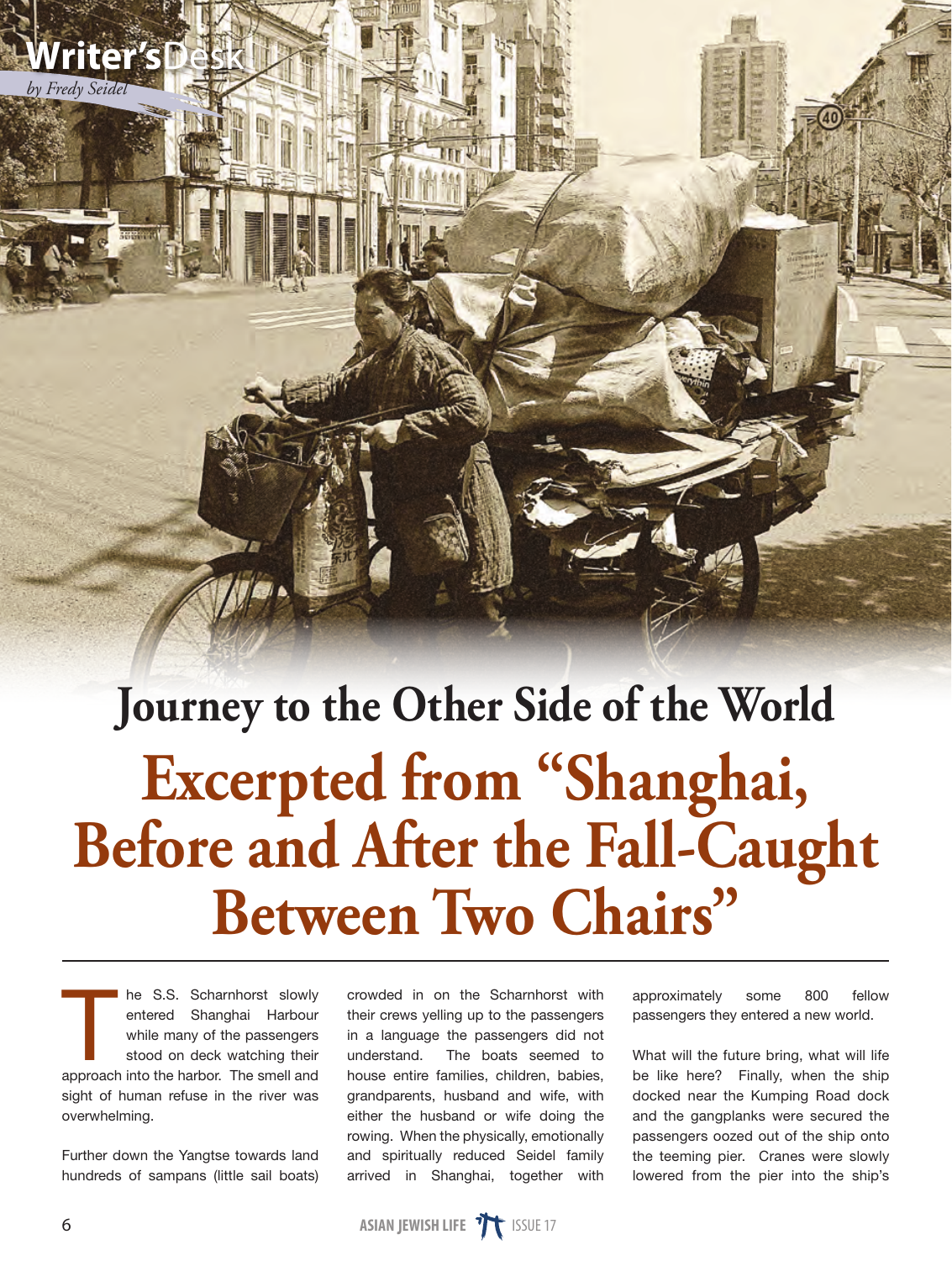

cargo holds to retrieve the passenger's luggage and to unload them on to the pier.

Busy hands carried stretchers with people on them down the gangplanks and loaded a handful of sick passengers into ambulances and just drove off with them. No body knew where they were being taken. Maybe they were the lucky ones!

Local relief organizations which had been apparently quickly organized to meet the onslaught of refugees met the immigrant passengers at the pier. Indian men with their big turbans tried to put some order into the chaos, but to little avail. If there were any government authorities at the pier, they were certainly not visible and consequently nobody bothered to check the immigrants for visas and passports. As it turned out the Indian men with the turbans were the local police men.

Even though they were welcomed by fellow Jews who were just one step ahead of them the immigrés were pushed and shoved around and yelled at and finally packed onto waiting lorries and carted off to who knew whereto. Totally unprepared, or certainly ill-prepared for the subtropical, arid climate, many of the refugees were wearing what in Germany was considered to be their summer clothes, but were too heavy here in the sub tropics. They didn't know what to expect, so they brought along what was considered good, "strong" [read: "heavy"] clothes. But the sun was beating down on them so strong, that some of the elderly fainted from sun stroke right here on the pier or in the trucks.

Now reality set in. Up to now, as long as they still were on the German passenger



liner they still had enjoyed the German way of life, German culture, German food, German manners, German language, German service and German movies. After all, they were Germans. This was the only culture they had! Only two weeks before, my mother saw her favorite German actress Zarah Leander, the deep throated Swedish born sultry singer, here on board in the movie "Zu Neuen Ufern" (poorly translated as "New Beginnings").

The stewards on board gave them some fresh fruit and tried to prepare them for what to expect. "Don't eat anything that isn't boiled! Don't drink water unless it is boiled! Be careful! Watch out for mosquitoes! Put on some suntan lotion! Watch out for Tze tze flies! Watch for any flies! Make sure to cover all your food!" Whatever the warnings were, they weren't enough and they didn't stop!

On the pier hundreds of voices were competing for attention, drowning out each other, shouting, screaming and yelling. When that didn't help they started pushing, shoving, grabbing suitcases. But the Jewish organizers warned them not to entrust their belongings to anybody and to maintain a close watch on their belongings. This was China, not Germany! Strangers would help pack the belongings onto the trucks. It was a madhouse. They saw chaos like they had never seen before. The pier was teaming with a sea of human ants dressed in ragged clothes standing among their rickshaws vying for the business of the new immigrants who were dressed in fur coats and/or other heavy winter clothes. It was organized confusion! Passengers were looking for their luggage. Coolies were moving the luggage and trying to take it to their rickshaws to take the passengers to their destinations. In fact, the coolies were competing with the trucks/lorries brought to the dock by the local refugee population which was now trying to help the new arrivals. In some cases, already familiar with the meager circumstances in Shanghai, some of the earlier arrivals tried themselves to make a few German Marks or US Dollars. The pushing and shoving, the competing for the luggage, didn't want to end. Then came the calls: "A through D on Truck Number One", "E through I Truck Number Two" and so on. My parents' name was Seidel, my grandmother's name was Neumann. Two different trucks!

Well, at least the passengers were among their own kind which at least wouldn't hurt them because they were Jewish, as rough as the welcome may have been. In fact my parents were welcomed by my father's sister and in-laws who had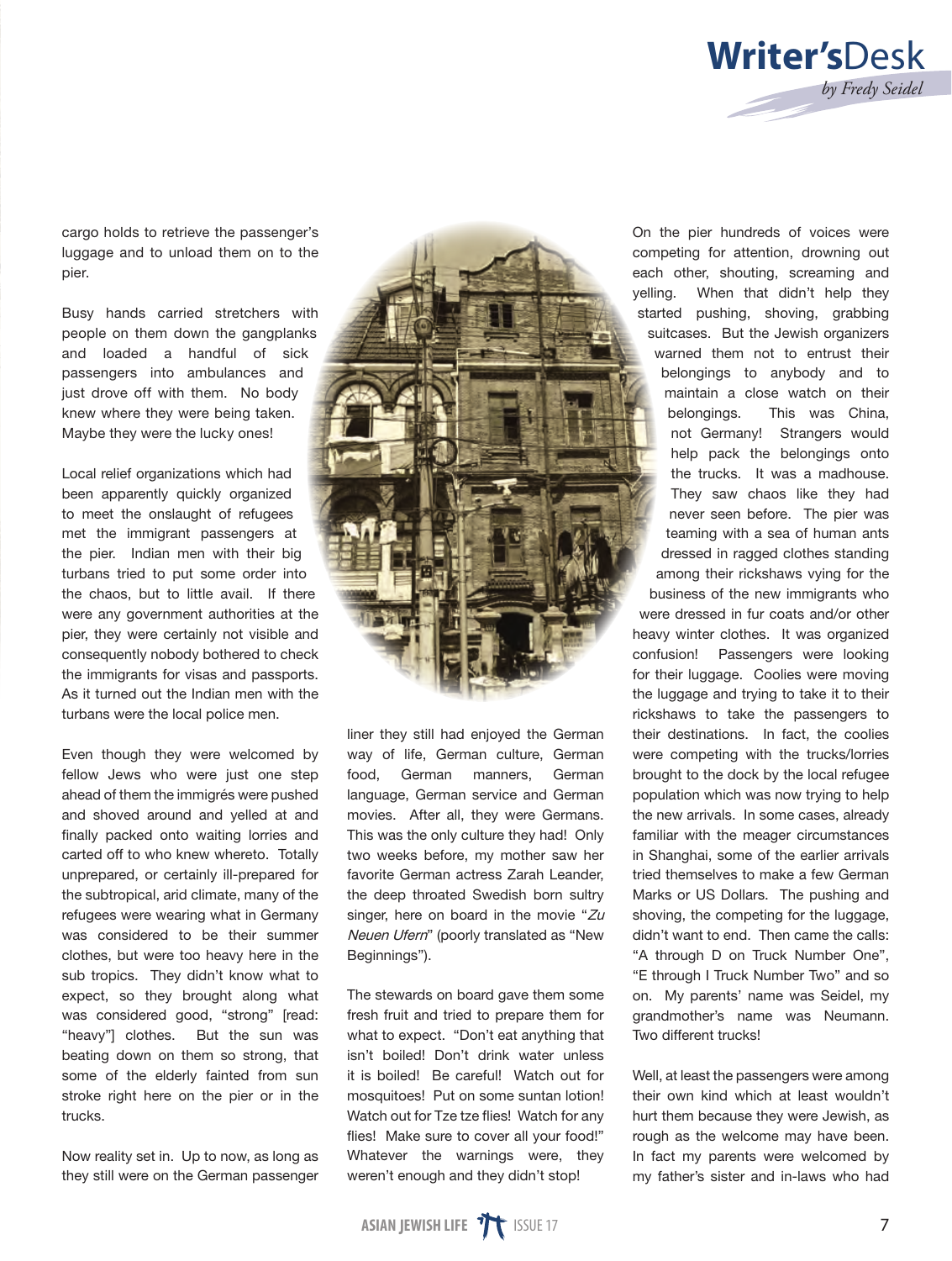

managed to get to Shanghai on an earlier boat.

The truck my parents were on snaked its way through the busy, hustle-bustle Shanghai traffic to the "Embankment Building." At the Embankment Building ("Embankment") the trucks unloaded their cargo. The passengers were led inside a reception hall where they were offered some water. The luggage which the refugees had brought with them was left in an open air holding area.

Here things were organized a little better, less chaotic, except there was no sign of my grandmother. Not to worry, my parents were told, my grandmother would be safe in another camp. Signs, in German, were posted pointing the arrivals to their intake section. Men were now being separated from their wives and sent to their respective sleeping dormitories. The women were also sent to their respective sleeping dormitories, with their own bathroom accommodations. There must have been hundreds, if not thousands of prayers reaching out to G'd for help and improved conditions that night and all the nights hereafter.

Conditions at the Embankment were deplorable, but everybody was nevertheless thankful to be out of Germany and not to be persecuted, to be able to walk freely in the streets and not to worry about the proverbial "knock on the door" which would be a signal that the "authorities" would haul somebody off to some prison, or worse, some concentration camp, just because they were of the Jewish faith. Here, everybody was in the same boat. But if reality set in at the pier, reality also now turned into shock. The sleeping accommodations were military cots, quickly set up to accommodate the onslaught of hundreds of people every week. Conditions were getting from bad to worse. On the ship families at least had their own cabins.



Here thirty to fifty people had to sleep together in one dormitory hall. The cots were makeshift, military style which had quickly been hammered together. So sturdy were these cots that the first day my brother Horst sat down on his cot it collapsed!

Privacy and space figuratively went down the drain in the community bathrooms. For middle class people who all basically came from normal, comfortable apartments in Germany this was a very painful and sudden adjustment. Undressing themselves in front of others, carrying out their most private functions without privacy, almost publicly in slumlike conditions was embarrassing. Never before in their sheltered lives in Germany did they encounter conditions similar to this. What could be worse?

At night married couples were separated from each other, only during the day did they get a chance to spend time with each other, commiserating about the

conditions. But credit has to be given to the aid groups who within extremely short notice found places to accommodate the thousands of new arrivals, good or bad. They tried their darnedest just to find a place large enough to handle such an influx of people! As is, conditions in China were just not what they might have been in Europe under the same circumstances, no matter what. How many tears must have been wept that first night? How many questions about the future, about the existence of G'd, must have been pondered that night and subsequent nights at the Embankment Building. If indeed there was a G'd, then why did G'd not help them? Why did G'd place them in these conditions? Did G'd not care about them? Who could they cry to? Who would protect them?

Meals were taken in one large canteen, in which the refugees all lined up with a small tin pot and were served the entre du jour. The food was about as good as the accommodations!

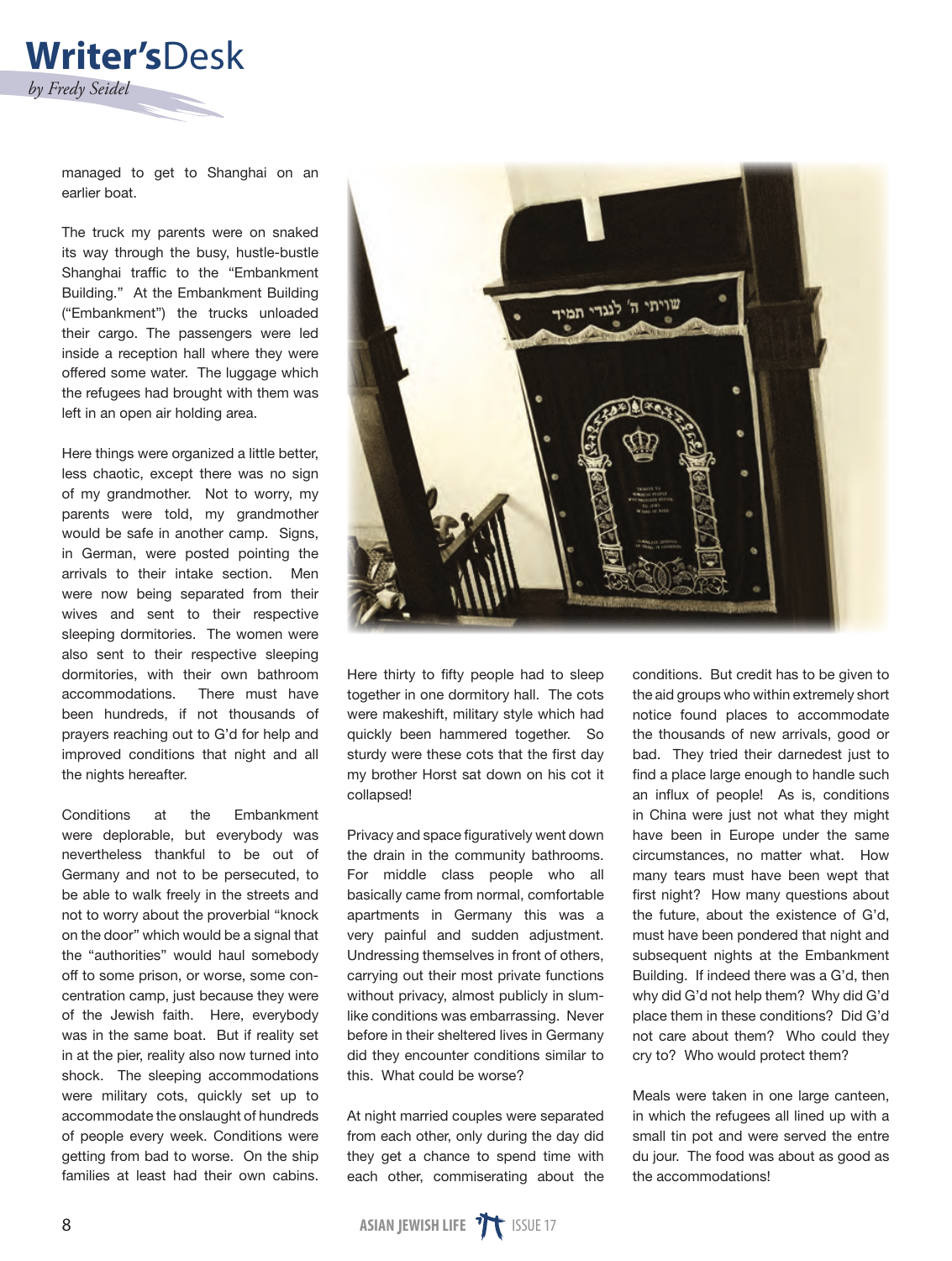

But after breakfast, with little else to do, my parents with Horst in tow stepped outside to get a whiff of fresh air. "Fresh air" was an overstatement. The building was near the Garden Bridge, at a junction of the Wangpo and Yangtse Rivers. The stench from the rivers was worse than when they first smelled it on the deck of the Scharnhorst the day before when entering Shanghai. Now the smell was mixed with pollution from some of the mechanized vehicles. They also got a closer look at city life, Shanghai style.

Horst remembers the family being overwhelmed by the different kinds and number of vehicles. They started counting: trucks, buses, bicycles, trams, cars, rickshaws, pedicabs, wheel barrels, flatbeds. All of these vehicles seemed to converge and bottleneck on the Garden Bridge, which was one of only two links between Hongkew and the British Concession. What was amazing to them, something they had never seen before, was a human pulling another human in a rickshaw, and especially up a hill, pulling out their guts, and then going downhill and trying hard to stop the rickshaw from rolling out of control. Equally never experienced before was the enormous number of beggars, especially on the Garden Bridge, trying to hustle some handouts by helping the coolies and pushing the rickshaws from the back uphill and then hanging on to them to break the ride when the rickshaws were going downhill. Since this was the age before globalization and sensitivity training, it seems almost a sign of the times, wherever there were still very strong class systems, especially in foreign colonies, that nobody thought of lightening the load for the coolie by getting out of the rickshaws while the poor coolies had to pull the rickshaws uphill almost tearing out their hearts!

The Garden Bridge was what we would describe as the "track", when using the expression "the other side of the track".

It was the demarcation line between poor Hongkew and the wealthy other parts of Shanghai, the International Concessions. So it made a lot of sense that the poor gathered here to hustle for a few cents, straggling women nursing babies from their empty breasts, invalids displaying the stumps of their limbs or other wounds and the children pushing and hanging on to the rickshaws. It took a lot of self control for my parents not to break down crying when seeing such misery. Even after World War I when conditions in Germany were at their worst they had not encountered misery and poverty at such a low level.

**Writer's**Desk

*by Fredy Seidel*

And the hodge-podge of different people and nationalities, not all refugees, but Indian Sikh policeman, Japanese soldiers, Chinese coolies, British Civilians, Russian civilians and, of course, the German refugees created a true Babel. Compared to some of the beggars they were still relatively fortunate. But how could anybody survive, working in this heat?

The thought of how to survive in this anthill must have crossed a thousand minds more than once, day in, day out. Maybe they should have stayed in Germany? After all, things weren't quite as bad as here! In Germany, at least they had decent housing, decent food. Maybe. But, like it or not, they had little choice now. They too, were now some of the ants.

My parents had been told that my grandmother, due to the fact that she was a single elderly woman, was taken to a different camp, the Ward Road Heim. Since my parents didn't want to spend the little money they had on tramfare, they decided to walk the approximately three miles each way. What a walk! What a revelation! They got to see Shanghai in three hours in a way that no tourist guidebooks would ever describe it!